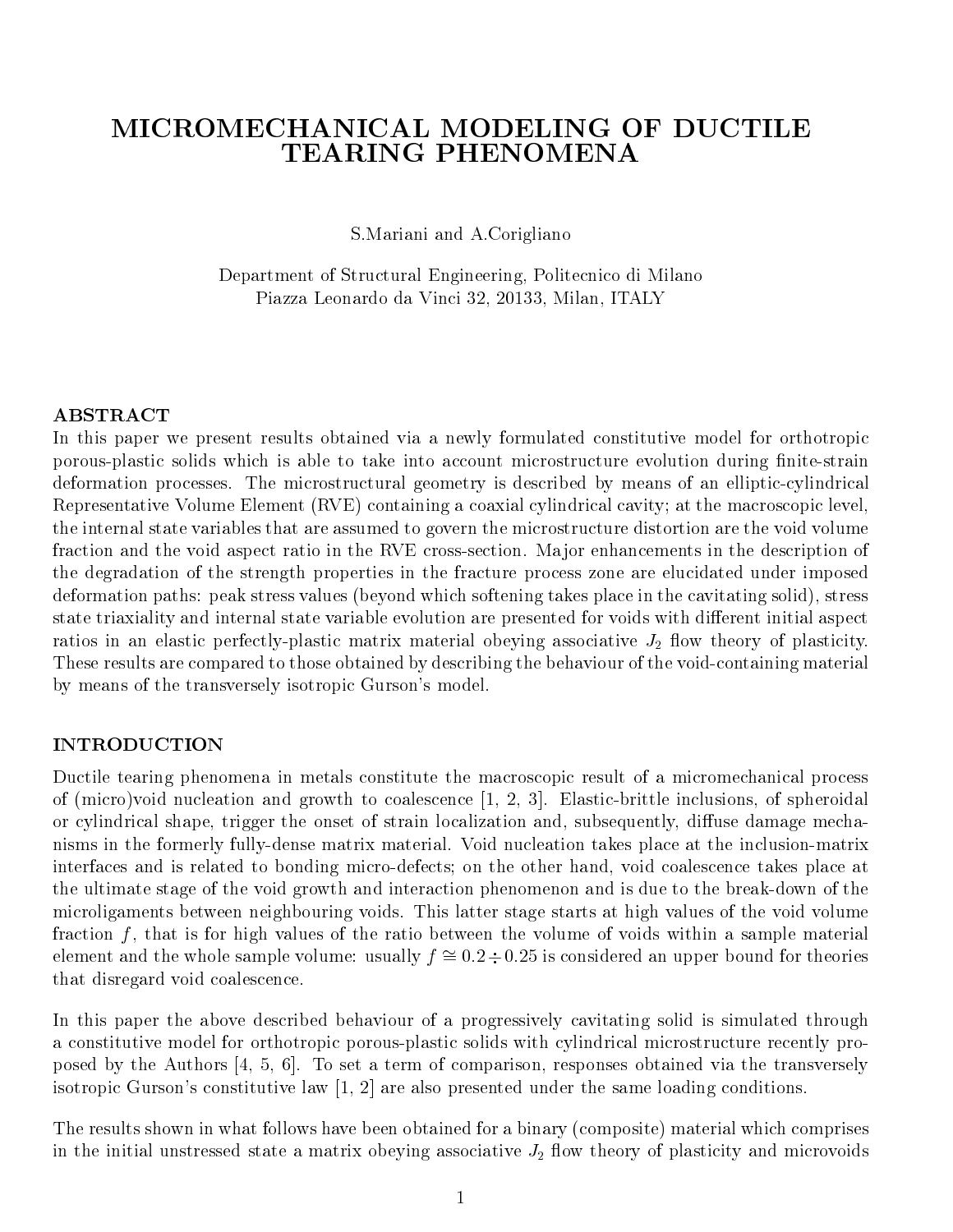process). The void-containing material is characterized by means of a cylindrical RVE with elliptic cross-section containing a coaxial and confocal cylindrical void: by applying the kinematic approach of limit analysis to this RVE one gets an (analytical) upper bound for the overall strength of the matrixvoid aggregate and the evolution laws for the internal state variables that describe the microstructural geometry.

The major enhancement of the proposed orthotropic constitutive law with respect to the transversely isotropic Gurson's model is the capability to describe the microstructure evolution in a much more accurate way: this is accomplished by introducing a further geometric internal state variable, the void aspect ratio in the RVE cross-section (see below).

It will be shown that microstructure distortion under predominantly deviatoric states of stress can be accounted for in a proper manner; it has to be noticed, in fact, that the overall strength properties of the void-matrix aggregate are extremely sensitive to the microstructural geometry, even ata constant value of the void volume fraction (see [5, 6]).

The results proposed in this paper concern the quantitative evaluation of the degradation of the strength properties in the fracture process zone at finite strains due to void growth and to void distortion. Since plane strain conditions are expected in the central portion of any fracture process zone, the nonlinear material response is checked in the forthcoming numerical examples for different linear (quasi-radial) paths in the plane of the stretch ratios (see [7]) along the principal axes of the elliptic cross-section of the void.

# YIELD CRITERIA AND MICROSTRUCTURE EVOLUTION FOR ORTHOTROPIC POROUS-PLASTIC SOLIDS

Let us consider a cylindrical RVE with elliptic cross-section containing a coaxial and confocal ellipticcylindrical cavity (see Fig. 1); this geometry does not allow to ll the continuum without gaps but is here assumed to approximately represent the actual microstructure of an array of hexagonal cylindrical void-containing RVE with different spacings along the  $x_1$  and  $x_2$  axes in the cross-section plane.

The microstructure can be described by means of two geometrical internal state variables, i.e. the void volume fraction f and the void aspect ratio  $\lambda$  in the RVE cross-section. Making reference to Fig. 1 they are respectively defined as:

$$
f = \frac{\pi \frac{b_1 b_2}{4}}{\pi \frac{a_1 a_2}{4}} = \frac{b_1 b_2}{a_1 a_2},\tag{1}
$$

$$
\lambda = \frac{b_2}{b_1}.\tag{2}
$$

In the above equations  $a_i$  and  $b_i$   $(i = 1, 2)$  are, respectively, the axis lengths of the ellipses at the outer boundary of the RVE cross-section and at the void-matrix interface aligned with reference axis  $x_i$ .

The transversely isotropic Gurson's model was introduced for a subclass of the microstructures here treated, namely for  $a_1 = a_2$  and  $b_1 = b_2$ .  $\lambda$  can thus be properly used to describe the eccentricity of the elliptic-cylindrical void surface and to furnish a measure of the discrepancy from the Gurson's model, which assumes  $\lambda = 1$  constant throughout the whole deformation process.

A further internal state variable has to be introduced if voids are allowed to deform under shear loading conditions in the  $x_1 - x_2$  plane; this aspect is not addressed here because we assume that the considered RVE is placed in the fracture process zone straight ahead of the current crack tip during a mode I crack propagation process.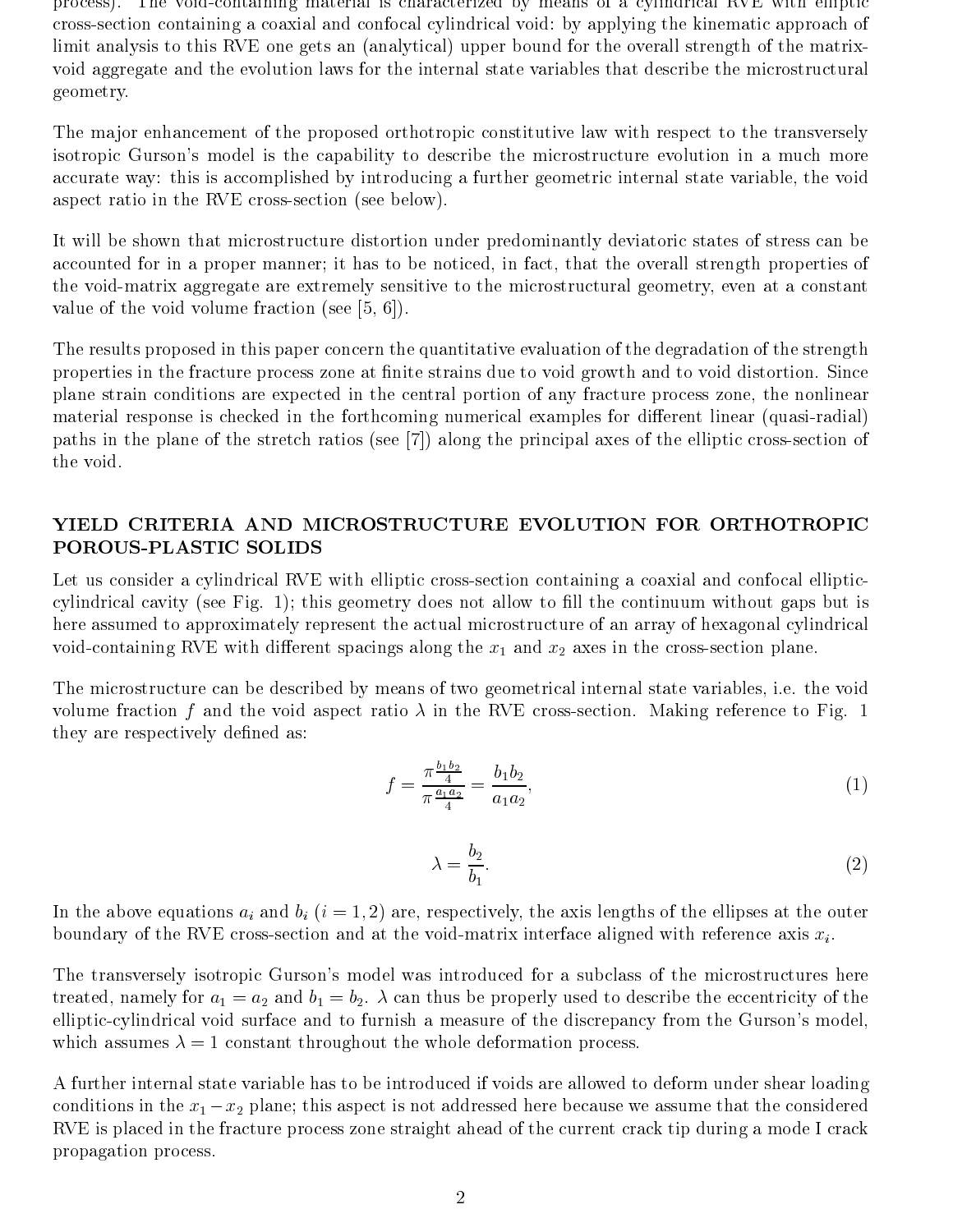

Figure 1. Geometry of the Representative Volume Element

To study at the macroscale the void growth process the overall elastic and strength properties of the RVE are required. In the remainder of this paper a main assumption has been introduced: the elastic moduli of the void-containing solid (see, e.g.,  $[8]$ ) are fixed at their values in the undeformed configuration. This has been conceived in order to simplify the numerical treatment of the problem: if degradation of the elastic stiffness of the solid due to void growth has to be taken into account, a further dissipative mechanism at the macroscale, usually referred to as continuum damage, should be considered along with plasticity.

As far as the homogenized yield condition is concerned, an upper bound for it has been obtained by applying to the RVE the kinematic approach of limit analysis  $[4, 5]$ . A simplified velocity field in the matrix volume at plastic collapse is introduced, which respects matrix plastic incompressibility -we recall that the perfectly-plastic matrix material is assumed to obey associative  $J_2$  flow theory of plasticityand uniform strain rate boundary conditions [9, 10]. For the sake of brevity readers are referred to [5, 6] for details concerning the formulation and numerical time-stepping algorithmic treatment of the proposed constitutive model, which comprises a yield locus (either expressed in terms of stress components in the  $x_1, x_2, x_3$  reference frame or orthotropic invariants of the stress tensor [11]), associated flow rules for the plastic components of the strain rate tensor and evolution laws for the geometric internal state variables f and  $\lambda$ .

Microstructure evolution can thus be studied by exploiting the effects on the RVE geometry of the assumed velocity field at plastic collapse. While the evolution law for  $f$  is governed by the conservation of mass principle, the variation of  $\lambda$  is linked to the deviatoric state of stress in the RVE cross-section through a much less simple law. Furthermore, in the next Section it is shown that coupled transversely isotropic elasticity and plasticity can lead to a somewhat surprising evolution of  $\lambda$  under imposed linear paths in the plane of the stretch ratios in the RVE cross-section.

### RESULTS

As mentioned in the preceding Section, the response of the orthotropic constitutive law at finite strain is here studied in the absence of shear loading conditions, namely in the case of principal axes of the stress tensor always aligned with reference axes  $x_1, x_2, x_3$ . It is thus not necessary to introduce objective rates of the stress tensor, like the Jaumann or the Green-Naghdi ones, to integrate in time the nonlinear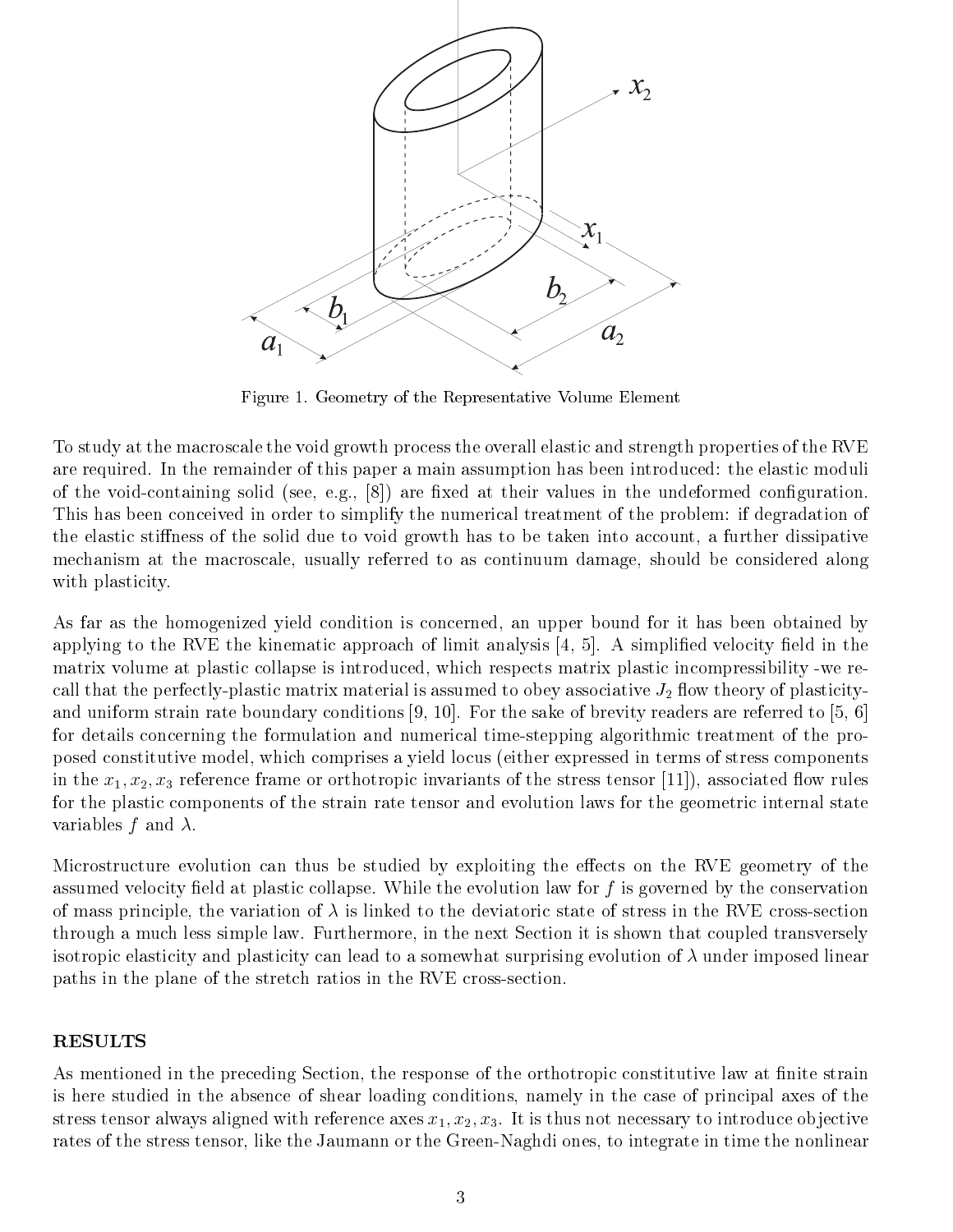

Figure 2. Eect of the initial aspect ratio 0 on the nonlinear response of orthotropic porous-plastic solids at  $\kappa_\epsilon=$  0.0. (a) nondimensional Cauchy stress  $\sigma_{11}$  vs logarithmic strain  $\varepsilon_{11},$  (b) nondimensional Cauchy stress  $\sigma_{22}$  vs logarithmic strain  $\varepsilon_{22}$ ; (c) void volume fraction f vs  $\varepsilon_{11}$ ; (d) void aspect ratio  $\lambda$  vs  $\varepsilon_{11}$ 

constitutive law.

In what follows results are presented in terms of components of the Cauchy stress tensor and of the logarithmic strain tensor aligned with reference axes  $x_1$  and  $x_2$ . In order to manage nondimensional quantities, the current values of the stress components are normalized with respect to the uniaxial strength  $\sigma_y$  of the matrix material.

Assuming a strain-driven loading process, the nonlinear response of the constitutive law at a material point is represented under linear paths of the following type:

$$
\varrho_2 - 1 = k_{\epsilon}(\varrho_1 - 1),\tag{3}
$$

where:  $\varrho_1$  and  $\varrho_2$  are, respectively, the stretch ratios along reference axes  $x_1$  and  $x_2$ ;  $k_{\epsilon}$  is a proportionality factor that define the slope of the path in the  $\varrho_1 - \varrho_2$  plane. In the Introduction these paths have been defined quasi-radial: in fact they all depart from the undeformed state  $\rho_1 = \rho_2 = 1$ .

The initial void volume fraction, according to what explained in the Introduction, has been set equal to  $f_0 = 0.01$  in the remainder of this Section.

Figure 2 shows the nonlinear model response under plane strain uniaxial deformation conditions with constrained lateral movements ( $k_{\epsilon} = 0.0$ ). Results are presented in terms of: Cauchy stress vs logarithmic strain along the  $x_1$  and  $x_2$  reference axes (because of  $\varepsilon_{22} = 0$  throughout the whole deformation process,  $\sigma_{22}$  is plotted here vs  $\varepsilon_{11}$ ); evolution of the internal state variables f and  $\lambda$  in terms of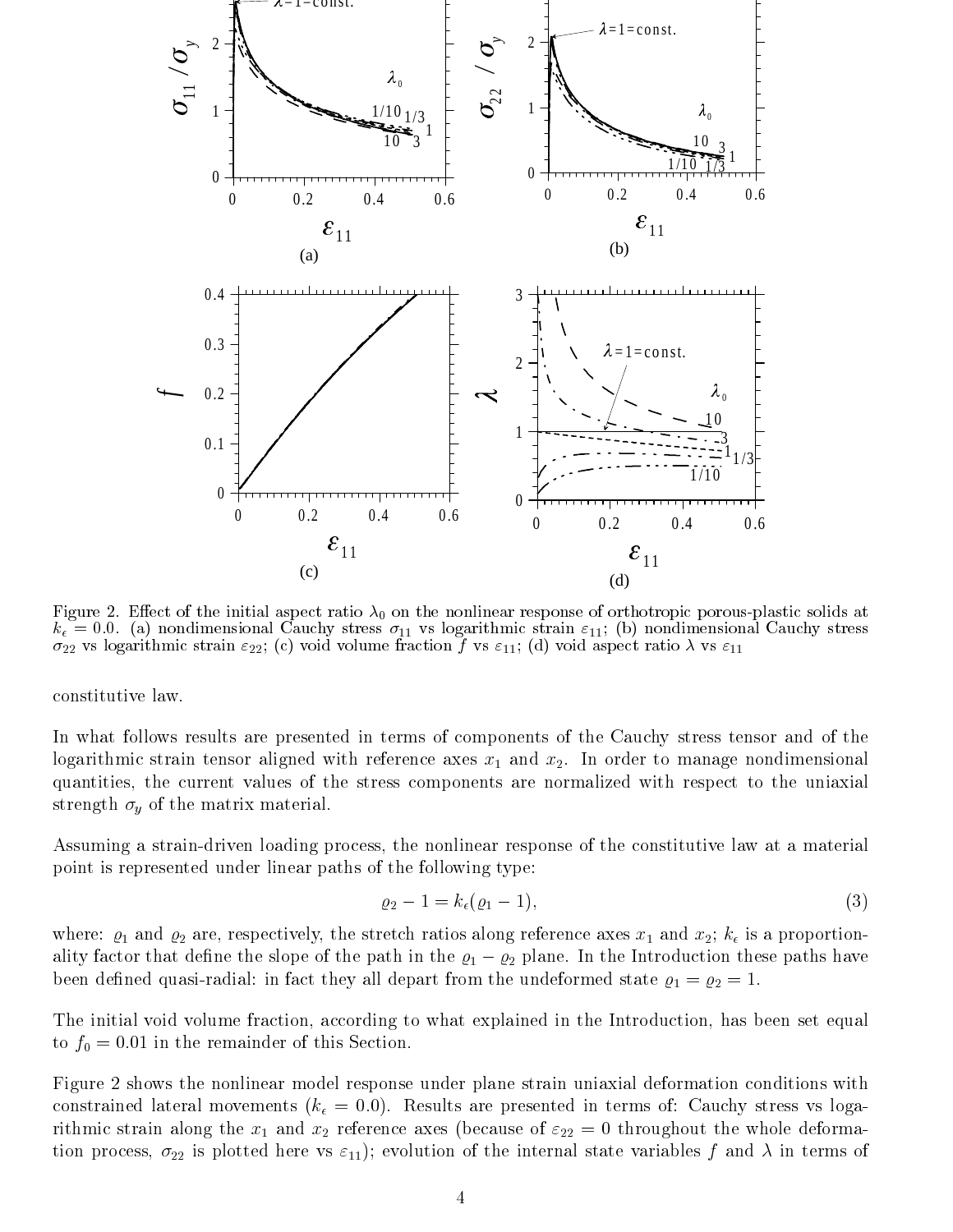

Figure 3. Eect of the initial aspect ratio 0 on the nonlinear response of orthotropic porous-plastic solids at  $k_{\epsilon} = -0.5$ . (a) nondimensional Cauchy stress  $\sigma_{11}$  vs logarithmic strain  $\varepsilon_{11}$ ; (b) nondimensional Cauchy stress  $\sigma_{22}$  vs logarithmic strain  $\varepsilon_{22}$ ; (c) void volume fraction f vs  $\varepsilon_{11}$ ; (d) void aspect ratio  $\lambda$  vs  $\varepsilon_{11}$ 

 $\varepsilon_{11}$ . These results are compared to those predicted by means of the transversely isotropic Gurson's model (named  $\lambda = 1$ =const. in the plots) in order to appraise the additional information gained by means of the enhanced orthotropic constitutive model. Various initialization values for  $\lambda$ , namely  $\lambda_0 = 10, 3, 1, 1/3, 1/10$ , have been adopted in order to explain the effect of voids with quite different initial shape on the behaviour of the fracture process zone. The results are plotted as long as  $f \leq 0.4$ : it is worth noticing that this extremely broad range (much wider than the range  $f \leq 0.2$  discussed in the Introduction) has been checked only in order to show the performance of the constitutive model.

As far as the stress-strain relationships are concerned,  $\lambda_0$  does not play a main role: only the peak stress values, beyond which softening takes place, appear to be significantly affected by  $\lambda_0$ ; this aspect is discussed next.

Concerning the internal state variable evolution, it can be seen that  $f$  is only marginally affected by  $\lambda_0$  while  $\lambda$  deserves a note. Even for  $\lambda_0 < 1$ , i.e. for  $b_1 > b_2$  (see Fig. 1) the current value of  $\lambda$  has a tendency to approach the unitary value, that is the RVE deforms towards a circular cylindrical shape. Only for high  $\varepsilon_{11}$  values ( $\varepsilon_{11} = 0.25 \div 0.3$  being a function of the  $\lambda_0$  value) this tendency is reversed and  $\lambda$  decreases. This feature, which goes in the opposite way with respect to the expected one, is due to the coupled effect of transversely isotropic elasticity and plasticity.

Figure 3 shows similar results under simultaneous plane strain traction along the  $x_1$  direction and compression along the  $x_2$  direction ( $k_{\epsilon} = -0.5$ ). The most remarkable effect can be appreciated from Fig. 3c: f starts increasing as soon as the elastic limit is crossed but, at  $\varepsilon_{11} \approx 0.44$ , it decreases due to the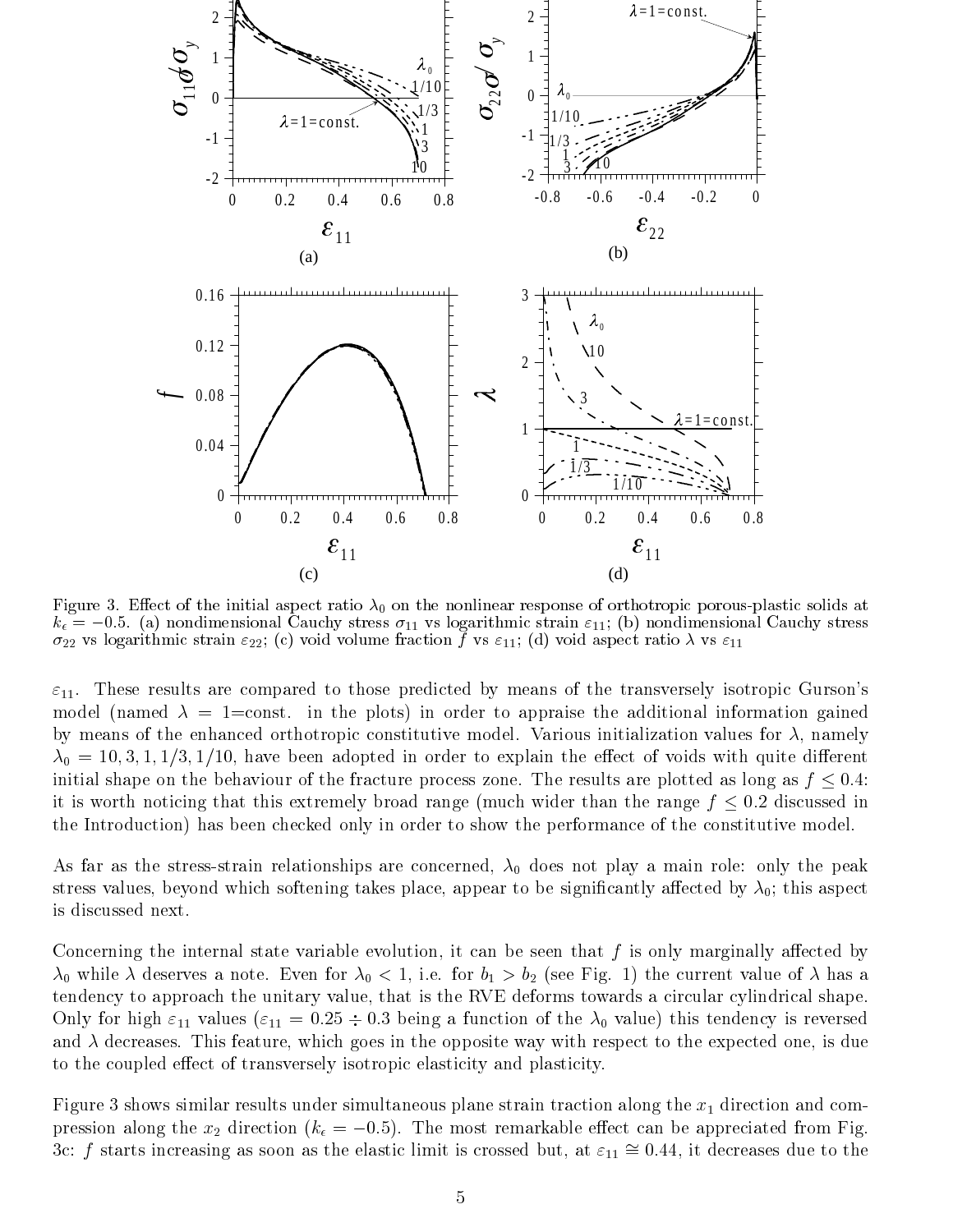

Figure 4. Effect of the initial aspect ratio  $\lambda_0$  on the nondimensional peak values of Chauchy stresses  $\sigma_{11}$ (circles) and  $\sigma_{22}$  (squares). (a)  $\kappa_{\epsilon} = 0.0;$  (b)  $\kappa_{\epsilon} = -0.5$ 

imposed deformation path. As a consequence the  $\sigma_{11}$  vs  $\varepsilon_{11}$  and  $\sigma_{22}$  vs  $\varepsilon_{22}$  plots show an hardening stage in compression due to  $f < 0$ . Fig. 3d displays the major enhancement of the proposed model with respect to the Gurson's one: f vanishes at  $\varepsilon_{11} \approx 0.71$  because  $\lambda$  tends to a null value, that is because the void assumes a needle-like shape. This feature cannot be modeled by means of the Gurson's model, for which  $\lambda = 1$  at any deformation level.

Figure 4 collects plots of the nondimensional peak values of the Cauchy stresses  $\sigma_{11}$  and  $\sigma_{22}$  as a function of  $\lambda_0$ : for both  $k_{\epsilon} = 0.0$  and  $k_{\epsilon} = -0.5$  it can be seen that the range of initial aspect ratios here investigated can reduce by about 30% the values obtained by assuming a circular cylindrical RVE, thus leading to a more pronounced tendency to strain localization and subsequent fracture phenomena within anisotropic porous-plastic solids.

An important parameter to be considered in ductile tearing phenomena is the triaxiality stress ratio at the crack tip  $[12, 13]$ , which can be defined as:

$$
k_{triax} = \frac{\sigma_{eq}}{\sigma_h},\tag{4}
$$

where  $\sigma_{eq}$  is the Mises effective stress and  $\sigma_h$  is the hydrostatic stress.  $k_{triax}$  usually varies in the range  $\frac{1}{3} \leq k_{triax} \leq 1.$ 

Figure 5 presents the evolution of  $k_{triax}$  along the imposed deformation paths considered above. It has to mentioned that the extremely high values of  $k_{triax}$  reached at the end of the deformation process characterized by  $k_{\epsilon} = -0.5$  are due to the fact the  $\sigma_h$  approaches an almost null value.

Further results will be presented in a forthcoming paper in order to get insights into the coexisting phenomena of strain softening due to void growth and distortion and strain hardening due to the matrix constitutive law. Loading conditions at fixed  $k_{triax}$  will be also included in order to quantitatively evaluate the effect of non-circular void cross-section and of void distortion on the onset of strain localization in the fracture process zone that leads to the subsequent ductile tearing phenomenon.

### ACKNOWLEDGMENTS

The work presented in this paper has been carried out in the framework of project PF MSTA II contract n<sup>o</sup> 97.00906.PF34, funded by CNR (Italian National Research Council).